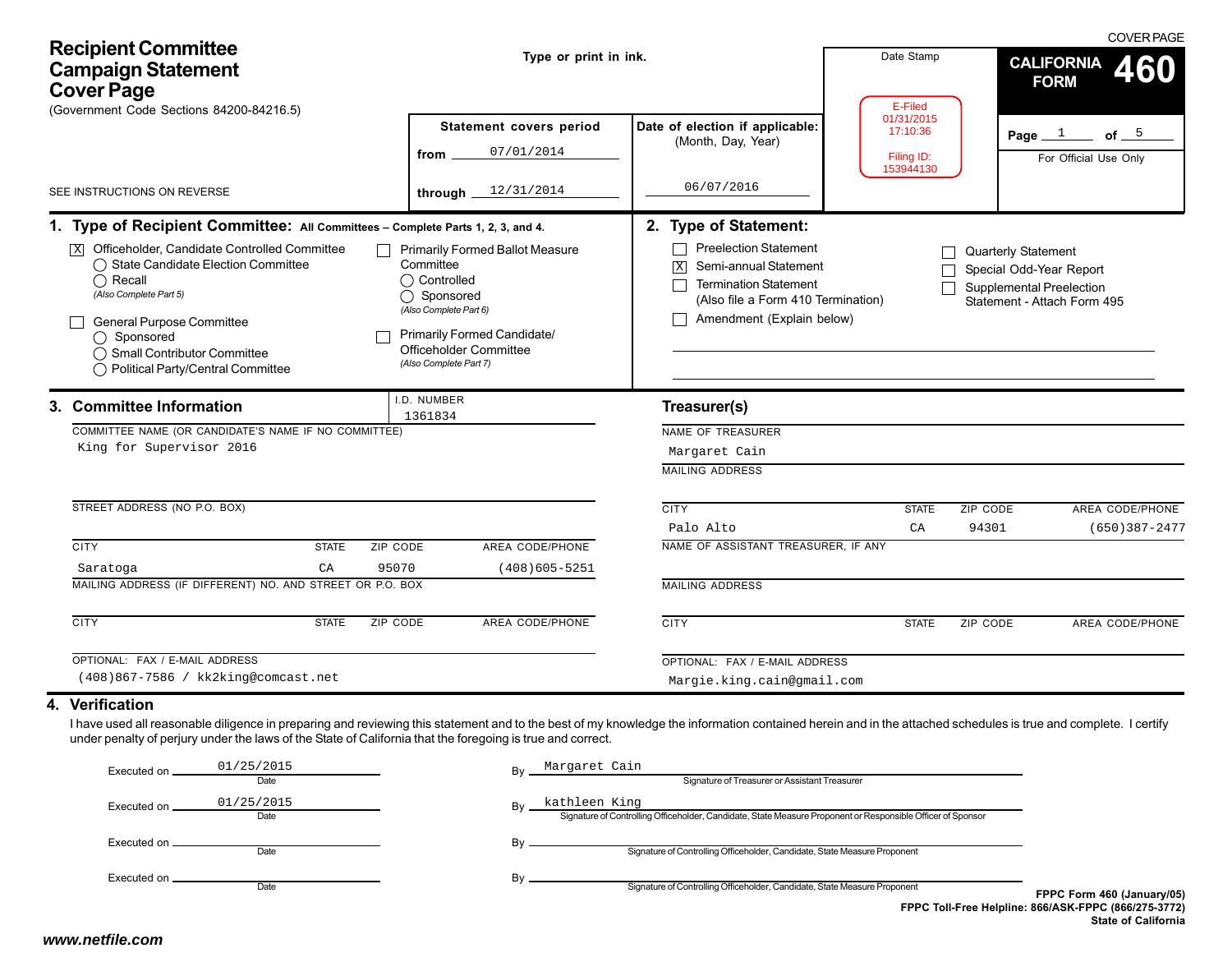COVER PAGE - PART 2



### **5. Officeholder or Candidate Controlled Committee**

#### Kathleen King

| OFFICE SOUGHT OR HELD (INCLUDE LOCATION AND DISTRICT NUMBER IF APPLICABLE) |             |              |            |  |  |  |  |  |
|----------------------------------------------------------------------------|-------------|--------------|------------|--|--|--|--|--|
| County Supervisor District 5 Board of Supervisor District 5                |             |              |            |  |  |  |  |  |
| RESIDENTIAL/BUSINESS ADDRESS (NO. AND STREET)                              | <b>CITY</b> | <b>STATE</b> | <b>ZIP</b> |  |  |  |  |  |
|                                                                            | Saratoga    | CA           | 95070      |  |  |  |  |  |

|                                                                                                                                                                                                                                           |                                                  |                                                                                                                                                                                          |                     |                                            | Page                  | 2<br>of $ \frac{5}{2}$        |
|-------------------------------------------------------------------------------------------------------------------------------------------------------------------------------------------------------------------------------------------|--------------------------------------------------|------------------------------------------------------------------------------------------------------------------------------------------------------------------------------------------|---------------------|--------------------------------------------|-----------------------|-------------------------------|
| Officeholder or Candidate Controlled Committee                                                                                                                                                                                            |                                                  | 6. Primarily Formed Ballot Measure Committee                                                                                                                                             |                     |                                            |                       |                               |
| NAME OF OFFICEHOLDER OR CANDIDATE                                                                                                                                                                                                         |                                                  | NAME OF BALLOT MEASURE                                                                                                                                                                   |                     |                                            |                       |                               |
| Kathleen King                                                                                                                                                                                                                             |                                                  |                                                                                                                                                                                          |                     |                                            |                       |                               |
| OFFICE SOUGHT OR HELD (INCLUDE LOCATION AND DISTRICT NUMBER IF APPLICABLE)<br>County Supervisor District 5 Board of Supervisor District 5                                                                                                 |                                                  | <b>BALLOT NO. OR LETTER</b>                                                                                                                                                              | <b>JURISDICTION</b> |                                            |                       | <b>SUPPORT</b><br>OPPOSE      |
| RESIDENTIAL/BUSINESS ADDRESS (NO. AND STREET)                                                                                                                                                                                             | <b>CITY</b><br><b>STATE</b><br>ZIP               | Identify the controlling officeholder, candidate, or state measure proponent,                                                                                                            |                     |                                            |                       |                               |
|                                                                                                                                                                                                                                           | CA<br>95070<br>Saratoga                          | NAME OF OFFICEHOLDER, CANDIDATE, OR PROPONENT                                                                                                                                            |                     |                                            |                       |                               |
| Related Committees Not Included in this Statement: List any committees<br>not included in this statement that are controlled by you or are primarily formed to receive<br>contributions or make expenditures on behalf of your candidacy. |                                                  | OFFICE SOUGHT OR HELD                                                                                                                                                                    |                     |                                            | DISTRICT NO. IF ANY   |                               |
| <b>COMMITTEE NAME</b>                                                                                                                                                                                                                     | I.D. NUMBER                                      |                                                                                                                                                                                          |                     |                                            |                       |                               |
| NAME OF TREASURER                                                                                                                                                                                                                         | CONTROLLED COMMITTEE?<br>$\Box$ Yes<br>$\Box$ NO | 7. Primarily Formed Candidate/Officeholder Committee List names of<br>officeholder(s) or candidate(s) for which this committee is primarily formed.<br>NAME OF OFFICEHOLDER OR CANDIDATE |                     |                                            | OFFICE SOUGHT OR HELD |                               |
| <b>COMMITTEE ADDRESS</b><br>STREET ADDRESS (NO P.O. BOX)                                                                                                                                                                                  |                                                  |                                                                                                                                                                                          |                     |                                            |                       | $\Box$ SUF<br>$\Box$ OPF      |
| <b>CITY</b><br><b>STATE</b>                                                                                                                                                                                                               | ZIP CODE<br>AREA CODE/PHONE                      | NAME OF OFFICEHOLDER OR CANDIDATE                                                                                                                                                        |                     |                                            | OFFICE SOUGHT OR HELD | $\Box$ SUP<br>$\Box$ OPP      |
| <b>COMMITTEE NAME</b>                                                                                                                                                                                                                     | I.D. NUMBER                                      | NAME OF OFFICEHOLDER OR CANDIDATE                                                                                                                                                        |                     |                                            | OFFICE SOUGHT OR HELD | $\Box$ SUP<br>$\Box$ OPF      |
| NAME OF TREASURER                                                                                                                                                                                                                         | CONTROLLED COMMITTEE?<br>$\Box$ Yes<br>$\Box$ No | NAME OF OFFICEHOLDER OR CANDIDATE                                                                                                                                                        |                     |                                            | OFFICE SOUGHT OR HELD | $\Box$ suf<br>$\Box$ OPF      |
| STREET ADDRESS (NO P.O. BOX)<br><b>COMMITTEE ADDRESS</b>                                                                                                                                                                                  |                                                  |                                                                                                                                                                                          |                     |                                            |                       |                               |
| <b>CITY</b><br><b>STATE</b>                                                                                                                                                                                                               | AREA CODE/PHONE<br>ZIP CODE                      |                                                                                                                                                                                          |                     | Attach continuation sheets if necessary    |                       |                               |
|                                                                                                                                                                                                                                           |                                                  |                                                                                                                                                                                          |                     |                                            |                       |                               |
|                                                                                                                                                                                                                                           |                                                  |                                                                                                                                                                                          |                     | FPPC Toll-Free Helpline: 866/ASK-FPPC (866 |                       | FPPC Form 460 (Ja<br>State of |
| w.netfile.com/                                                                                                                                                                                                                            |                                                  |                                                                                                                                                                                          |                     |                                            |                       |                               |

## **6. Primarily Formed Ballot Measure Committee**

| <b>BALLOT NO. OR LETTER</b> | <b>JURISDICTION</b> | <b>SUPPORT</b><br><b>OPPOSE</b> |
|-----------------------------|---------------------|---------------------------------|
|-----------------------------|---------------------|---------------------------------|

**Identify the controlling officeholder, candidate, or state measure proponent, if any.**

| OFFICE SOUGHT OR HELD | I DISTRICT NO. IF ANY |
|-----------------------|-----------------------|
|                       |                       |

#### **7. Primarily Formed Candidate/Officeholder Committee** *List names of officeholder(s) or candidate(s) for which this committee is primarily formed.*

| NAME OF OFFICEHOLDER OR CANDIDATE | OFFICE SOUGHT OR HELD | <b>SUPPORT</b><br><b>OPPOSE</b> |
|-----------------------------------|-----------------------|---------------------------------|
| NAME OF OFFICEHOLDER OR CANDIDATE | OFFICE SOUGHT OR HELD | <b>SUPPORT</b><br><b>OPPOSE</b> |
| NAME OF OFFICEHOLDER OR CANDIDATE | OFFICE SOUGHT OR HELD | <b>SUPPORT</b><br><b>OPPOSE</b> |
| NAME OF OFFICEHOLDER OR CANDIDATE | OFFICE SOUGHT OR HELD | <b>SUPPORT</b><br><b>OPPOSE</b> |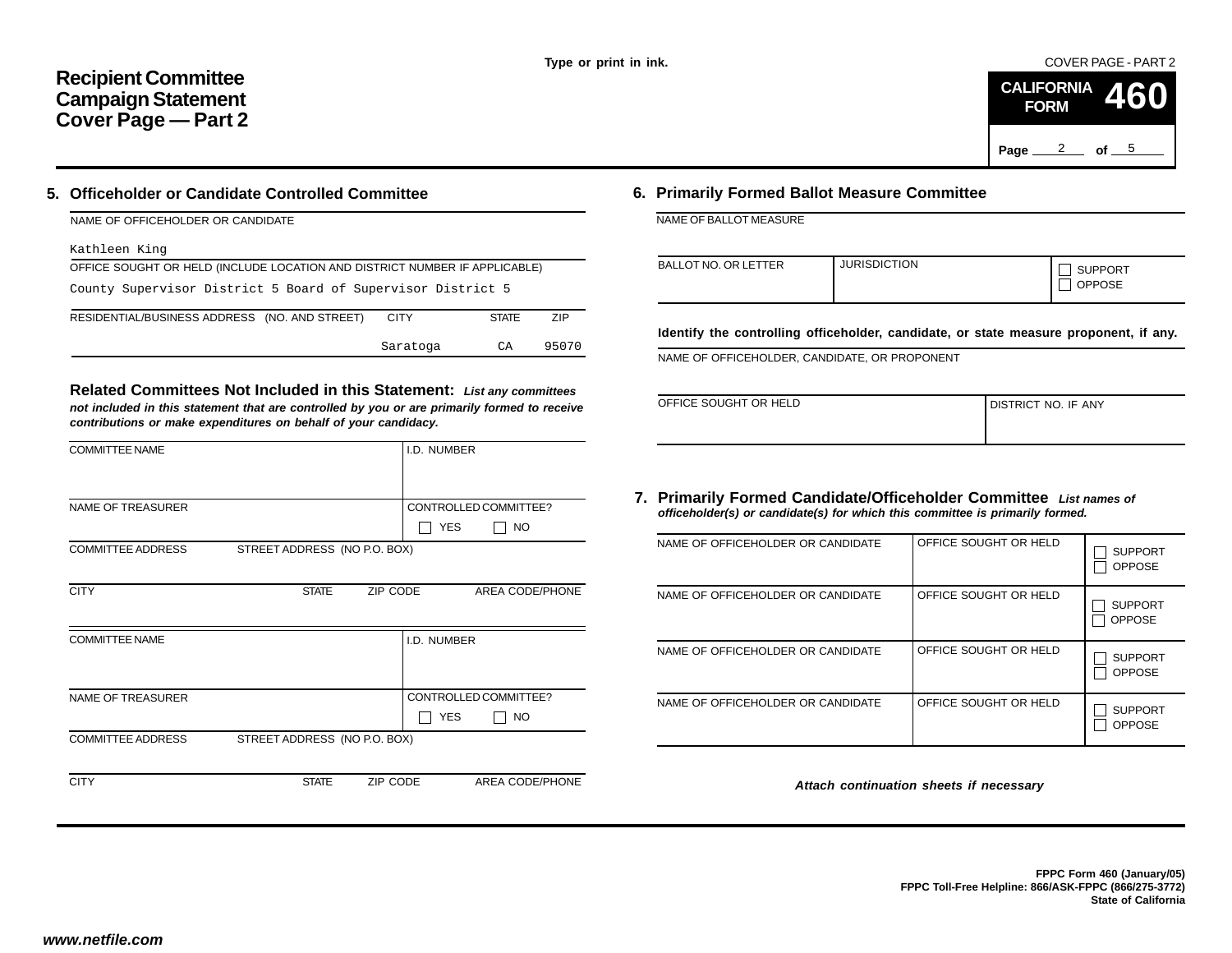| <b>Campaign Disclosure Statement</b>                                        |    | Type or print in ink.                                                                                                                                                  |  |                                                                                        |        | <b>SUMMARY PAGE</b>     |                                |                                                                                                                                                                                                                                                                                                                     |
|-----------------------------------------------------------------------------|----|------------------------------------------------------------------------------------------------------------------------------------------------------------------------|--|----------------------------------------------------------------------------------------|--------|-------------------------|--------------------------------|---------------------------------------------------------------------------------------------------------------------------------------------------------------------------------------------------------------------------------------------------------------------------------------------------------------------|
| <b>Summary Page</b>                                                         |    | Amounts may be rounded<br>to whole dollars.                                                                                                                            |  |                                                                                        |        | Statement covers period | <b>CALIFORNIA</b><br>460       |                                                                                                                                                                                                                                                                                                                     |
|                                                                             |    |                                                                                                                                                                        |  |                                                                                        |        | from $\_\_$             | 07/01/2014                     | <b>FORM</b>                                                                                                                                                                                                                                                                                                         |
|                                                                             |    |                                                                                                                                                                        |  |                                                                                        |        | through $\equiv$        | 12/31/2014                     | Page $3$ of $5$                                                                                                                                                                                                                                                                                                     |
| SEE INSTRUCTIONS ON REVERSE<br>NAME OF FILER                                |    |                                                                                                                                                                        |  |                                                                                        |        |                         |                                | I.D. NUMBER                                                                                                                                                                                                                                                                                                         |
| King for Supervisor 2016                                                    |    |                                                                                                                                                                        |  |                                                                                        |        |                         |                                | 1361834                                                                                                                                                                                                                                                                                                             |
| <b>Contributions Received</b>                                               |    | Column A<br>TOTAL THIS PERIOD<br>(FROM ATTACHED SCHEDULES)                                                                                                             |  | <b>Column B</b><br><b>CALENDAR YEAR</b><br>TOTAL TO DATE                               |        |                         | <b>General Elections</b>       | <b>Calendar Year Summary for Candidates</b><br>Running in Both the State Primary and                                                                                                                                                                                                                                |
|                                                                             |    | 650.00                                                                                                                                                                 |  | \$13,950.00                                                                            |        |                         |                                | 7/1 to Date<br>$1/1$ through $6/30$                                                                                                                                                                                                                                                                                 |
|                                                                             |    | 0.00                                                                                                                                                                   |  |                                                                                        | 0.00   |                         | 20. Contributions              |                                                                                                                                                                                                                                                                                                                     |
|                                                                             |    | 650.00                                                                                                                                                                 |  | $\frac{13,950.00}{2}$                                                                  |        |                         | Received                       | $\frac{1}{2}$ $\frac{1}{2}$ $\frac{1}{2}$ $\frac{1}{2}$ $\frac{1}{2}$ $\frac{1}{2}$ $\frac{1}{2}$ $\frac{1}{2}$ $\frac{1}{2}$ $\frac{1}{2}$ $\frac{1}{2}$ $\frac{1}{2}$ $\frac{1}{2}$ $\frac{1}{2}$ $\frac{1}{2}$ $\frac{1}{2}$ $\frac{1}{2}$ $\frac{1}{2}$ $\frac{1}{2}$ $\frac{1}{2}$ $\frac{1}{2}$ $\frac{1}{2}$ |
|                                                                             |    |                                                                                                                                                                        |  |                                                                                        | 0.00   |                         | 21. Expenditures               |                                                                                                                                                                                                                                                                                                                     |
|                                                                             |    | 650.00                                                                                                                                                                 |  | $\frac{13,950.00}{2}$                                                                  |        |                         | Made                           |                                                                                                                                                                                                                                                                                                                     |
| <b>Expenditures Made</b>                                                    |    |                                                                                                                                                                        |  |                                                                                        |        |                         |                                | <b>Expenditure Limit Summary for State</b>                                                                                                                                                                                                                                                                          |
|                                                                             |    |                                                                                                                                                                        |  | $50.00$ \$                                                                             | 750.00 |                         | <b>Candidates</b>              |                                                                                                                                                                                                                                                                                                                     |
|                                                                             |    | 0.00                                                                                                                                                                   |  |                                                                                        | 0.00   |                         |                                | 22. Cumulative Expenditures Made*                                                                                                                                                                                                                                                                                   |
|                                                                             |    | 50.00                                                                                                                                                                  |  | $\frac{1}{2}$                                                                          | 750.00 |                         |                                | (If Subject to Voluntary Expenditure Limit)                                                                                                                                                                                                                                                                         |
| 9. Accrued Expenses (Unpaid Bills)  Schedule F, Line 3                      |    | 0.00                                                                                                                                                                   |  |                                                                                        | 0.00   |                         | Date of Election<br>(mm/dd/yy) | Total to Date                                                                                                                                                                                                                                                                                                       |
|                                                                             |    | 0.00                                                                                                                                                                   |  |                                                                                        | 0.00   |                         |                                |                                                                                                                                                                                                                                                                                                                     |
|                                                                             |    | 50.00                                                                                                                                                                  |  | $\frac{1}{2}$                                                                          | 750.00 |                         |                                | $\frac{1}{2}$                                                                                                                                                                                                                                                                                                       |
| <b>Current Cash Statement</b>                                               |    |                                                                                                                                                                        |  |                                                                                        |        |                         | $\frac{1}{2}$                  | s                                                                                                                                                                                                                                                                                                                   |
| 12. Beginning Cash Balance  Previous Summary Page, Line 16 \$ 18 14, 400.00 |    |                                                                                                                                                                        |  | To calculate Column B, add                                                             |        |                         |                                |                                                                                                                                                                                                                                                                                                                     |
|                                                                             |    | 650.00<br>$\mathcal{L}^{\text{max}}_{\text{max}}$ , where $\mathcal{L}^{\text{max}}_{\text{max}}$                                                                      |  | amounts in Column A to the<br>corresponding amounts                                    |        |                         |                                |                                                                                                                                                                                                                                                                                                                     |
|                                                                             |    | $\label{eq:2.1} \frac{1}{\sqrt{2\pi}}\left(\frac{1}{\sqrt{2\pi}}\right)^{1/2}\left(\frac{1}{\sqrt{2\pi}}\right)^{1/2}\left(\frac{1}{\sqrt{2\pi}}\right)^{1/2}$<br>0.00 |  | from Column B of your last                                                             |        |                         | reported in Column B.          | *Amounts in this section may be different from amounts                                                                                                                                                                                                                                                              |
|                                                                             |    | 50.00                                                                                                                                                                  |  | report. Some amounts in<br>Column A may be negative                                    |        |                         |                                |                                                                                                                                                                                                                                                                                                                     |
| 16. ENDING CASH BALANCE  Add Lines 12 + 13 + 14, then subtract Line 15 \$   |    | 15,000.00                                                                                                                                                              |  | figures that should be<br>subtracted from previous                                     |        |                         |                                |                                                                                                                                                                                                                                                                                                                     |
| If this is a termination statement, Line 16 must be zero.                   |    |                                                                                                                                                                        |  | period amounts. If this is                                                             |        |                         |                                |                                                                                                                                                                                                                                                                                                                     |
|                                                                             |    | 0.00                                                                                                                                                                   |  | the first report being filed<br>for this calendar year, only<br>carry over the amounts |        |                         |                                |                                                                                                                                                                                                                                                                                                                     |
| <b>Cash Equivalents and Outstanding Debts</b>                               |    |                                                                                                                                                                        |  | from Lines 2, 7, and 9 (if<br>any).                                                    |        |                         |                                |                                                                                                                                                                                                                                                                                                                     |
|                                                                             | S. | 0.00                                                                                                                                                                   |  |                                                                                        |        |                         |                                |                                                                                                                                                                                                                                                                                                                     |
|                                                                             |    | 0.00                                                                                                                                                                   |  |                                                                                        |        |                         |                                | FPPC Form 460 (January/05)<br>FPPC Toll-Free Helpline: 866/ASK-FPPC (866/275-3772)                                                                                                                                                                                                                                  |
| www.netfile.com                                                             |    |                                                                                                                                                                        |  |                                                                                        |        |                         |                                |                                                                                                                                                                                                                                                                                                                     |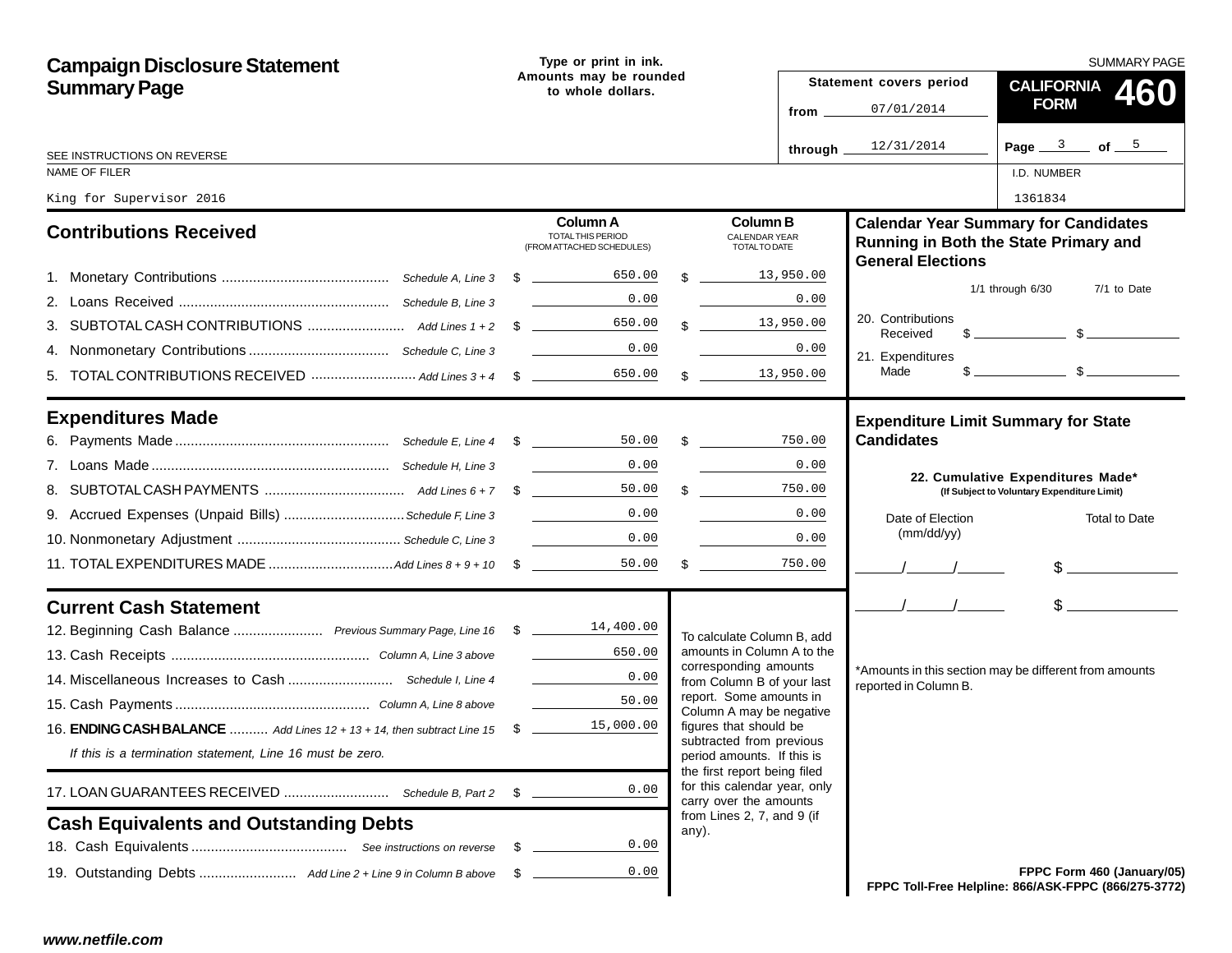| <b>Schedule A</b>                      |                                                                                                 |                                                                       | Type or print in ink.                                                                               |                                                        |                                                                         |                                      | SCHEDULE A                                         |                                     |  |  |
|----------------------------------------|-------------------------------------------------------------------------------------------------|-----------------------------------------------------------------------|-----------------------------------------------------------------------------------------------------|--------------------------------------------------------|-------------------------------------------------------------------------|--------------------------------------|----------------------------------------------------|-------------------------------------|--|--|
| <b>Monetary Contributions Received</b> |                                                                                                 |                                                                       | Amounts may be rounded<br>to whole dollars.                                                         | Statement covers period                                |                                                                         |                                      | <b>CALIFORNIA</b>                                  | 460                                 |  |  |
|                                        |                                                                                                 |                                                                       |                                                                                                     | 07/01/2014<br>from                                     | <b>FORM</b>                                                             |                                      |                                                    |                                     |  |  |
|                                        |                                                                                                 |                                                                       |                                                                                                     | through $12/31/2014$                                   |                                                                         |                                      |                                                    |                                     |  |  |
|                                        | SEE INSTRUCTIONS ON REVERSE                                                                     |                                                                       |                                                                                                     |                                                        |                                                                         |                                      |                                                    | Page $4$ of $5$                     |  |  |
| NAME OF FILER                          |                                                                                                 |                                                                       |                                                                                                     |                                                        |                                                                         | I.D. NUMBER                          |                                                    |                                     |  |  |
|                                        | King for Supervisor 2016                                                                        |                                                                       |                                                                                                     |                                                        |                                                                         | 1361834                              |                                                    |                                     |  |  |
| <b>DATE</b><br><b>RECEIVED</b>         | FULL NAME, STREET ADDRESS AND ZIP CODE OF CONTRIBUTOR<br>(IF COMMITTEE, ALSO ENTER I.D. NUMBER) | <b>CONTRIBUTOR</b><br>CODE *                                          | IF AN INDIVIDUAL, ENTER<br>OCCUPATION AND EMPLOYER<br>(IF SELF-EMPLOYED, ENTER NAME<br>OF BUSINESS) | <b>AMOUNT</b><br><b>RECEIVED THIS</b><br><b>PERIOD</b> | <b>CUMULATIVE TO DATE</b><br><b>CALENDAR YEAR</b><br>(JAN. 1 - DEC. 31) |                                      | PER ELECTION<br>TO DATE<br>(IF REQUIRED)           |                                     |  |  |
| 07/15/2014                             | David Brody<br>San Jose, CA 95112-5053                                                          | $X$ IND<br>$\Box$ COM<br>$\Box$ OTH<br>$\Box$ PTY<br>$\square$ SCC    | Executive Director<br>First 5 Santa Cruz                                                            | 150.00                                                 | 150.00 P2016                                                            |                                      | \$150.00                                           |                                     |  |  |
| 07/23/2014                             | Dr. Balaji Govindaswami<br>San Jose, CA 95125-4816                                              | $X$ IND<br>$\Box$ COM<br>$\Box$ OTH<br>$\Box$ PTY<br>$\square$ SCC    | Physician<br>Valley Medical Center                                                                  | 500.00                                                 |                                                                         | 500.00 P2016                         |                                                    | \$500.00                            |  |  |
|                                        |                                                                                                 | $\Box$ IND<br>$\Box$ COM<br>$\Box$ OTH<br>$\Box$ PTY<br>$\square$ SCC |                                                                                                     |                                                        |                                                                         |                                      |                                                    |                                     |  |  |
|                                        |                                                                                                 | $\Box$ IND<br>$\Box$ COM<br>$\Box$ OTH<br>$\Box$ PTY<br>$\square$ SCC |                                                                                                     |                                                        |                                                                         |                                      |                                                    |                                     |  |  |
|                                        |                                                                                                 | $\Box$ IND<br>$\Box$ COM<br>$\Box$ OTH<br>$\Box$ PTY<br>$\square$ SCC |                                                                                                     |                                                        |                                                                         |                                      |                                                    |                                     |  |  |
|                                        |                                                                                                 |                                                                       | <b>SUBTOTAL \$</b>                                                                                  | 650.00                                                 |                                                                         |                                      |                                                    |                                     |  |  |
|                                        | <b>Schedule A Summary</b><br>1. Amount received this period - itemized monetary contributions.  |                                                                       |                                                                                                     | 650.00                                                 |                                                                         | *Contributor Codes<br>IND-Individual | COM-Recipient Committee<br>(other than PTY or SCC) |                                     |  |  |
|                                        | 2. Amount received this period - unitemized monetary contributions of less than \$100 \$        |                                                                       |                                                                                                     | 0.00                                                   |                                                                         |                                      |                                                    | OTH - Other (e.g., business entity) |  |  |
|                                        | 3. Total monetary contributions received this period.                                           |                                                                       |                                                                                                     |                                                        |                                                                         | PTY - Political Party                |                                                    | SCC - Small Contributor Committee   |  |  |
|                                        | (Add Lines 1 and 2. Enter here and on the Summary Page, Column A, Line 1.)  TOTAL \$            |                                                                       |                                                                                                     | 650.00                                                 |                                                                         |                                      |                                                    | FPPC Form 460 (January/05)          |  |  |
|                                        |                                                                                                 |                                                                       |                                                                                                     |                                                        | FPPC Toll-Free Helpline: 866/ASK-FPPC (866/275-3772)                    |                                      |                                                    |                                     |  |  |
| www.netfile.com                        |                                                                                                 |                                                                       |                                                                                                     |                                                        |                                                                         |                                      |                                                    |                                     |  |  |
|                                        |                                                                                                 |                                                                       |                                                                                                     |                                                        |                                                                         |                                      |                                                    |                                     |  |  |